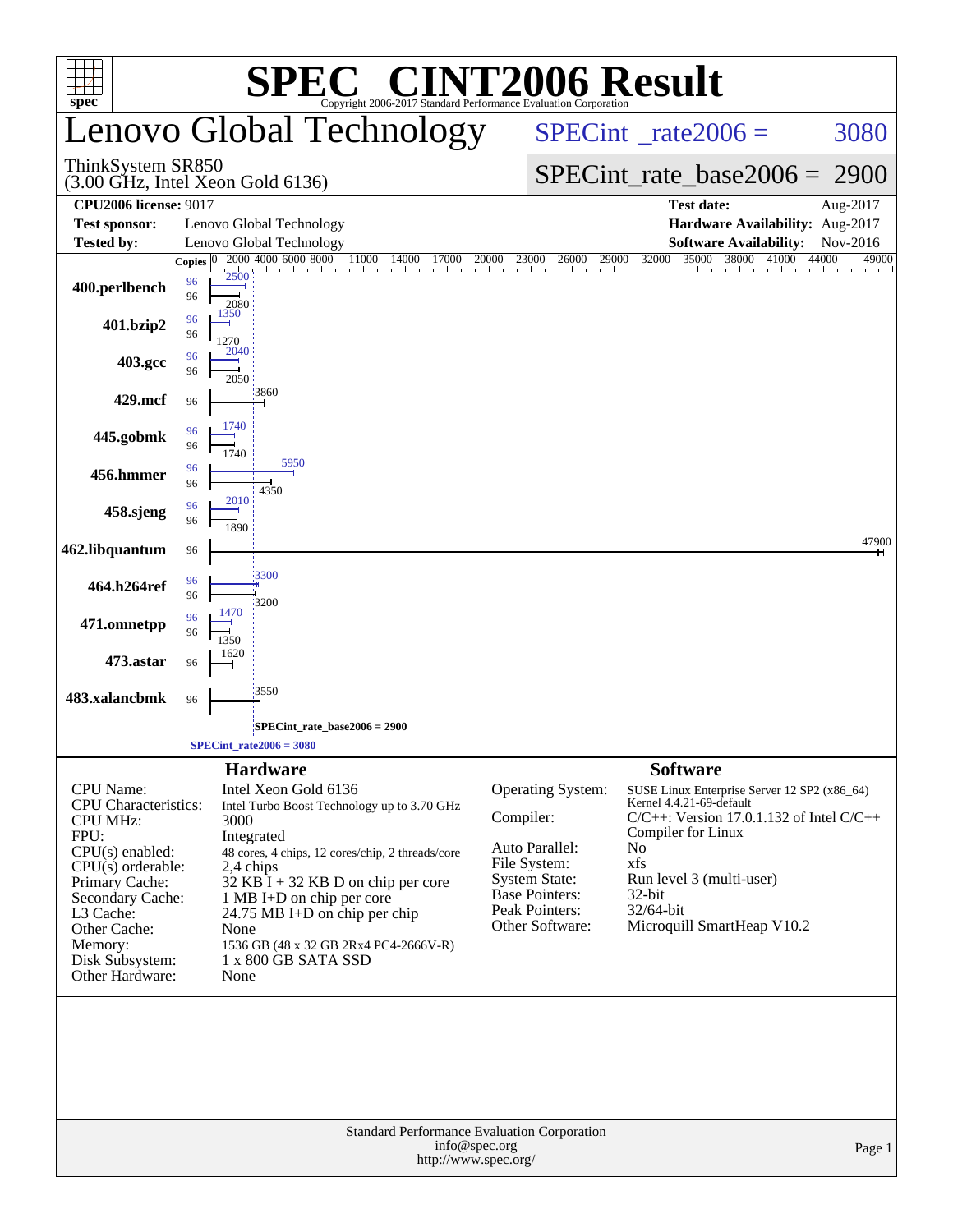![](_page_1_Picture_0.jpeg)

## enovo Global Technology

#### ThinkSystem SR850

(3.00 GHz, Intel Xeon Gold 6136)

SPECint rate $2006 = 3080$ 

### [SPECint\\_rate\\_base2006 =](http://www.spec.org/auto/cpu2006/Docs/result-fields.html#SPECintratebase2006) 2900

**[Test sponsor:](http://www.spec.org/auto/cpu2006/Docs/result-fields.html#Testsponsor)** Lenovo Global Technology **[Hardware Availability:](http://www.spec.org/auto/cpu2006/Docs/result-fields.html#HardwareAvailability)** Aug-2017

**[CPU2006 license:](http://www.spec.org/auto/cpu2006/Docs/result-fields.html#CPU2006license)** 9017 **[Test date:](http://www.spec.org/auto/cpu2006/Docs/result-fields.html#Testdate)** Aug-2017 **[Tested by:](http://www.spec.org/auto/cpu2006/Docs/result-fields.html#Testedby)** Lenovo Global Technology **[Software Availability:](http://www.spec.org/auto/cpu2006/Docs/result-fields.html#SoftwareAvailability)** Nov-2016

### **[Results Table](http://www.spec.org/auto/cpu2006/Docs/result-fields.html#ResultsTable)**

|                    | <b>Base</b>   |                |       |                |       |                |       |               | <b>Peak</b>    |              |                                                                                                          |              |                |              |  |
|--------------------|---------------|----------------|-------|----------------|-------|----------------|-------|---------------|----------------|--------------|----------------------------------------------------------------------------------------------------------|--------------|----------------|--------------|--|
| <b>Benchmark</b>   | <b>Copies</b> | <b>Seconds</b> | Ratio | <b>Seconds</b> | Ratio | <b>Seconds</b> | Ratio | <b>Copies</b> | <b>Seconds</b> | <b>Ratio</b> | <b>Seconds</b>                                                                                           | <b>Ratio</b> | <b>Seconds</b> | <b>Ratio</b> |  |
| 400.perlbench      | 96            | 453            | 2070  | 452            | 2080  | 451            | 2080  | 96            | 375            | 2500         | 375                                                                                                      | 2500         | 375            | 2500         |  |
| 401.bzip2          | 96            | 731            | 1270  | 731            | 1270  | 730            | 1270  | 96            | 686            | 1350         | 686                                                                                                      | 1350         | 682            | 1360         |  |
| $403.\mathrm{gcc}$ | 96            | 376            | 2050  | 377            | 2050  | 377            | 2050  | 96            | 381            | 2030         | 379                                                                                                      | 2040         | 379            | 2040         |  |
| $429$ .mcf         | 96            | 226            | 3870  | 227            | 3860  | 227            | 3850  | 96            | 226            | 3870         | 227                                                                                                      | 3860         | 227            | 3850         |  |
| $445$ .gobmk       | 96            | 579            | 1740  | 578            | 1740  | 579            | 1740  | 96            | 581            | 1730         | 580                                                                                                      | 1740         | 580            | 1740         |  |
| 456.hmmer          | 96            | 205            | 4370  | 206            | 4350  | 208            | 4320  | 96            | 150            | 5960         | 150                                                                                                      | 5950         | 151            | 5950         |  |
| $458$ .sjeng       | 96            | 615            | 1890  | 614            | 1890  | 614            | 1890  | 96            | 578            | 2010         | 579                                                                                                      | 2010         | 579            | 2010         |  |
| 462.libquantum     | 96            | 41.5           | 47900 | 41.2           | 48300 | 41.5           | 47900 | 96            | 41.5           | 47900        | 41.2                                                                                                     | 48300        | 41.5           | 47900        |  |
| 464.h264ref        | 96            | 666            | 3190  | 664            | 3200  | 647            | 3280  | 96            | 644            | 3300         | 643                                                                                                      | 3300         | 620            | 3420         |  |
| 471.omnetpp        | 96            | 444            | 1350  | 445            | 1350  | 445            | 1350  | 96            | 407            | 1470         | 407                                                                                                      | 1470         | 407            | 1470         |  |
| 473.astar          | 96            | 415            | 1620  | 417            | 1620  | 416            | 1620  | 96            | 415            | 1620         | 417                                                                                                      | 1620         | 416            | 1620         |  |
| 483.xalancbmk      | 96            | 187            | 3550  | 185            | 3570  | 186            | 3550  | 96            | 187            | 3550         | 185                                                                                                      | 3570         | 186            | 3550         |  |
|                    |               |                |       |                |       |                |       |               |                |              | Results appear in the order in which they were run. Bold underlined text indicates a median measurement. |              |                |              |  |

### **[Submit Notes](http://www.spec.org/auto/cpu2006/Docs/result-fields.html#SubmitNotes)**

 The numactl mechanism was used to bind copies to processors. The config file option 'submit' was used to generate numactl commands to bind each copy to a specific processor. For details, please see the config file.

### **[Operating System Notes](http://www.spec.org/auto/cpu2006/Docs/result-fields.html#OperatingSystemNotes)**

Stack size set to unlimited using "ulimit -s unlimited"

### **[Platform Notes](http://www.spec.org/auto/cpu2006/Docs/result-fields.html#PlatformNotes)**

BIOS Configuration: Choose Operating Mode set to Maximum Performance Execute Disable Bit set to Disable DCU Streamer Prefetcher set to Disable Intel Virtualization Technology set to Disable Stale AtoS set to Enable LLC dead line alloc set to Disable SNC set to Enable Sysinfo program /home/cpu2006-1.2-ic17.0u1/config/sysinfo.rev6993 Revision 6993 of 2015-11-06 (b5e8d4b4eb51ed28d7f98696cbe290c1) running on Electron-node-02 Mon Aug 28 10:17:53 2017

 This section contains SUT (System Under Test) info as seen by some common utilities. To remove or add to this section, see: <http://www.spec.org/cpu2006/Docs/config.html#sysinfo>

From /proc/cpuinfo

Continued on next page

Standard Performance Evaluation Corporation [info@spec.org](mailto:info@spec.org) <http://www.spec.org/>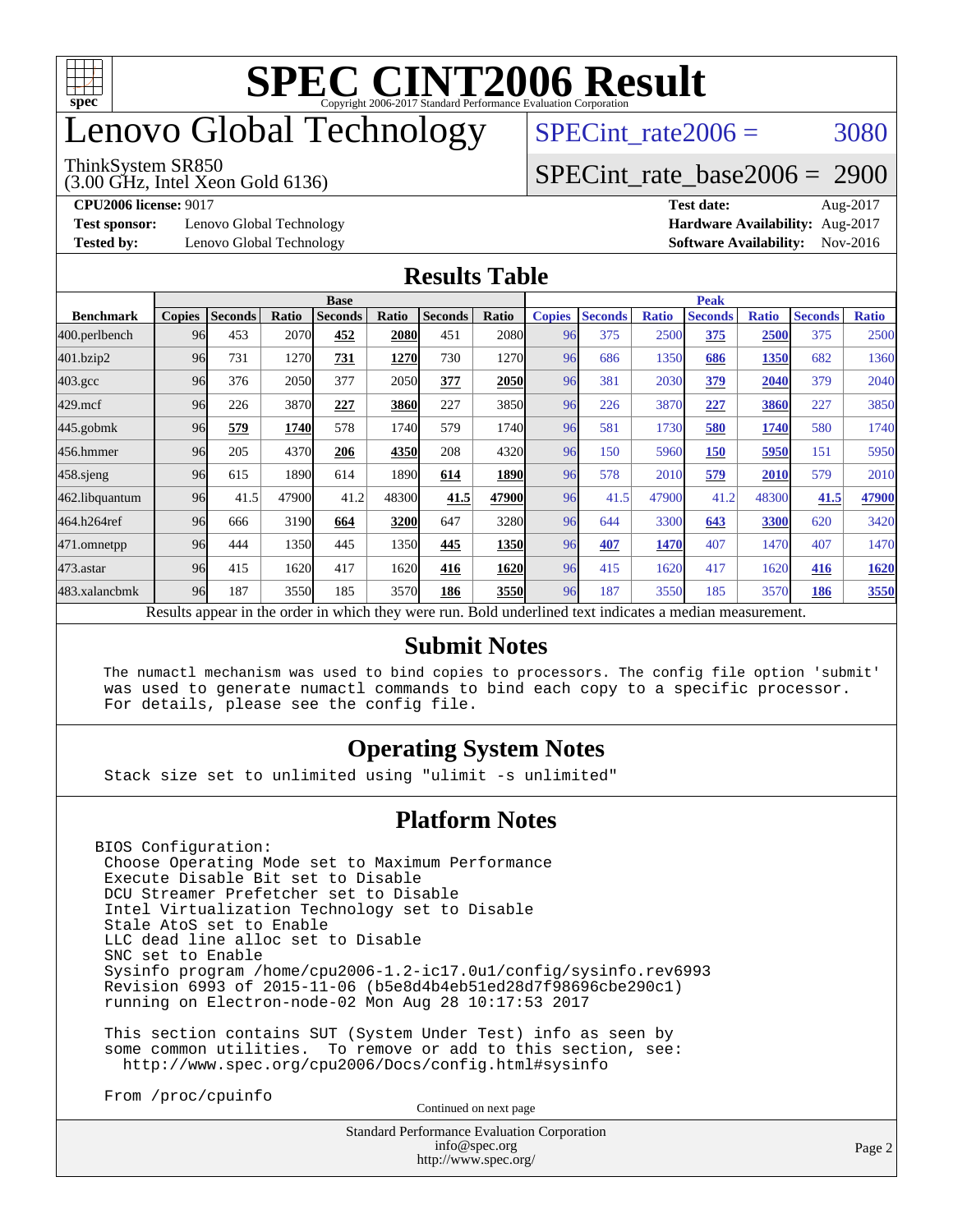![](_page_2_Picture_0.jpeg)

### enovo Global Technology

SPECint rate $2006 = 3080$ 

(3.00 GHz, Intel Xeon Gold 6136) ThinkSystem SR850

[SPECint\\_rate\\_base2006 =](http://www.spec.org/auto/cpu2006/Docs/result-fields.html#SPECintratebase2006) 2900

**[Test sponsor:](http://www.spec.org/auto/cpu2006/Docs/result-fields.html#Testsponsor)** Lenovo Global Technology **[Hardware Availability:](http://www.spec.org/auto/cpu2006/Docs/result-fields.html#HardwareAvailability)** Aug-2017 **[Tested by:](http://www.spec.org/auto/cpu2006/Docs/result-fields.html#Testedby)** Lenovo Global Technology **[Software Availability:](http://www.spec.org/auto/cpu2006/Docs/result-fields.html#SoftwareAvailability)** Nov-2016

**[CPU2006 license:](http://www.spec.org/auto/cpu2006/Docs/result-fields.html#CPU2006license)** 9017 **[Test date:](http://www.spec.org/auto/cpu2006/Docs/result-fields.html#Testdate)** Aug-2017

### **[Platform Notes \(Continued\)](http://www.spec.org/auto/cpu2006/Docs/result-fields.html#PlatformNotes)**

Standard Performance Evaluation Corporation model name : Intel(R) Xeon(R) Gold 6136 CPU @ 3.00GHz 4 "physical id"s (chips) 96 "processors" cores, siblings (Caution: counting these is hw and system dependent. The following excerpts from /proc/cpuinfo might not be reliable. Use with caution.) cpu cores : 12 siblings : 24 physical 0: cores 0 1 2 3 4 9 10 16 18 19 25 26 physical 1: cores 0 1 2 3 4 9 10 16 18 19 25 26 physical 2: cores 0 1 2 3 4 9 10 16 18 19 25 26 physical 3: cores 0 1 2 3 4 9 10 16 18 19 25 26 cache size : 25344 KB From /proc/meminfo MemTotal: 1584974028 kB<br>HugeBages Total: 0 HugePages\_Total: 0 Hugepagesize: 2048 kB From /etc/\*release\* /etc/\*version\* SuSE-release: SUSE Linux Enterprise Server 12 (x86\_64) VERSION = 12 PATCHLEVEL = 2 # This file is deprecated and will be removed in a future service pack or release. # Please check /etc/os-release for details about this release. os-release: NAME="SLES" VERSION="12-SP2" VERSION\_ID="12.2" PRETTY\_NAME="SUSE Linux Enterprise Server 12 SP2" ID="sles" ANSI\_COLOR="0;32" CPE\_NAME="cpe:/o:suse:sles:12:sp2" uname -a: Linux Electron-node-02 4.4.21-69-default #1 SMP Tue Oct 25 10:58:20 UTC 2016 (9464f67) x86\_64 x86\_64 x86\_64 GNU/Linux run-level 3 Aug 28 10:10 SPEC is set to: /home/cpu2006-1.2-ic17.0u1 Type Size Used Avail Use% Mounted on /dev/sda4 xfs 688G 130G 559G 19% /home Additional information from dmidecode: Warning: Use caution when you interpret this section. The 'dmidecode' program reads system data which is "intended to allow hardware to be accurately determined", but the intent may not be met, as there are frequent changes to hardware, firmware, and the "DMTF SMBIOS" standard. Continued on next page

[info@spec.org](mailto:info@spec.org) <http://www.spec.org/>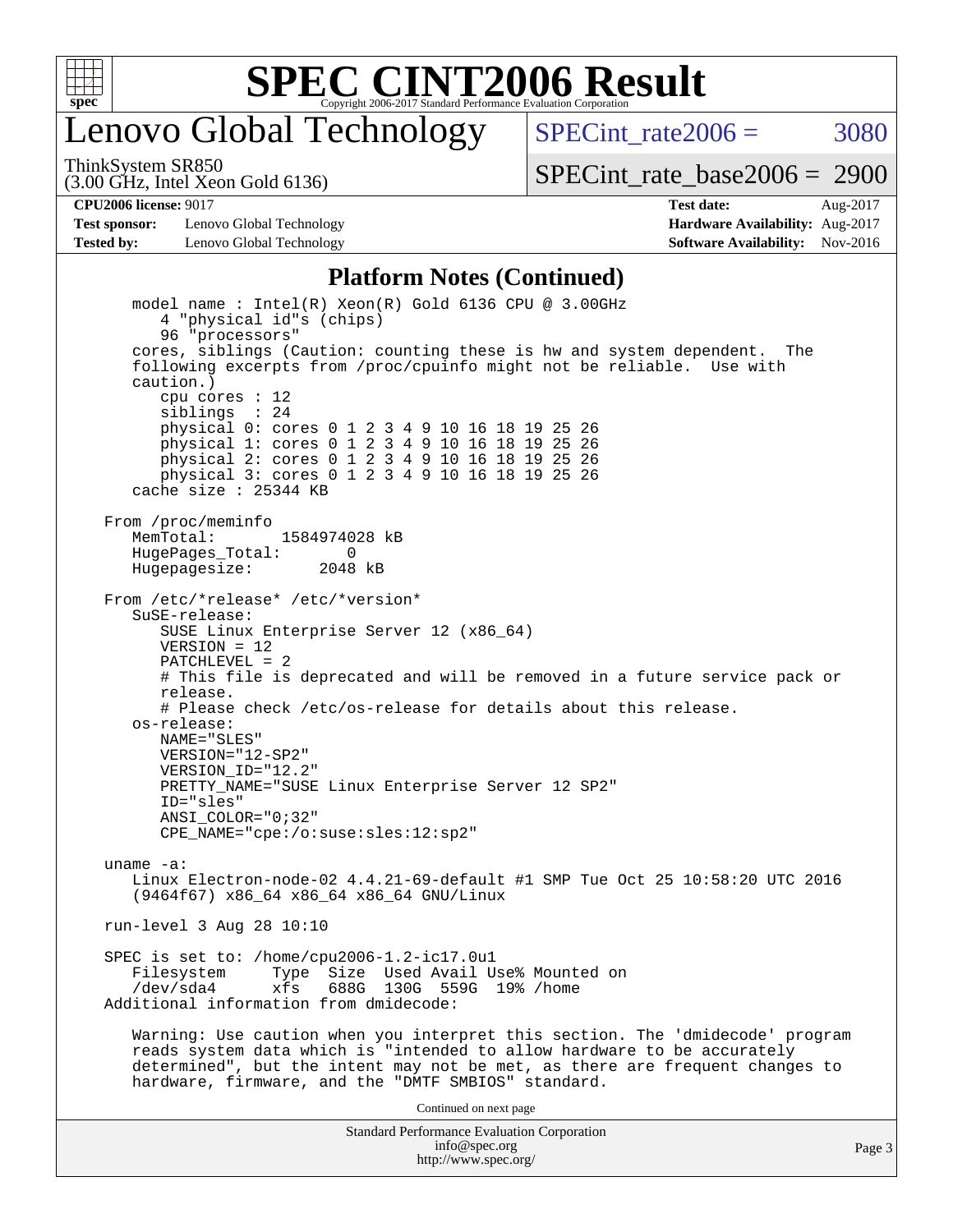![](_page_3_Picture_0.jpeg)

## enovo Global Technology

ThinkSystem SR850

SPECint rate $2006 = 3080$ 

(3.00 GHz, Intel Xeon Gold 6136)

[SPECint\\_rate\\_base2006 =](http://www.spec.org/auto/cpu2006/Docs/result-fields.html#SPECintratebase2006) 2900

**[Test sponsor:](http://www.spec.org/auto/cpu2006/Docs/result-fields.html#Testsponsor)** Lenovo Global Technology **[Hardware Availability:](http://www.spec.org/auto/cpu2006/Docs/result-fields.html#HardwareAvailability)** Aug-2017 **[Tested by:](http://www.spec.org/auto/cpu2006/Docs/result-fields.html#Testedby)** Lenovo Global Technology **[Software Availability:](http://www.spec.org/auto/cpu2006/Docs/result-fields.html#SoftwareAvailability)** Nov-2016

**[CPU2006 license:](http://www.spec.org/auto/cpu2006/Docs/result-fields.html#CPU2006license)** 9017 **[Test date:](http://www.spec.org/auto/cpu2006/Docs/result-fields.html#Testdate)** Aug-2017

#### **[Platform Notes \(Continued\)](http://www.spec.org/auto/cpu2006/Docs/result-fields.html#PlatformNotes)**

 BIOS Lenovo -[TEE113J-1.00]- 06/03/2017 Memory: 48x Samsung M393A4K40BB2-CTD 32 GB 2 rank 2666 MHz

(End of data from sysinfo program)

#### **[General Notes](http://www.spec.org/auto/cpu2006/Docs/result-fields.html#GeneralNotes)**

Environment variables set by runspec before the start of the run: LD\_LIBRARY\_PATH = "/home/cpu2006-1.2-ic17.0u1/lib/ia32:/home/cpu2006-1.2-ic17.0u1/lib/intel64:/home/cpu2006-1.2-ic17.0u1/sh10.2"

 Binaries compiled on a system with 1x Intel Core i7-4790 CPU + 32GB RAM memory using Redhat Enterprise Linux 7.2 Transparent Huge Pages enabled by default Filesystem page cache cleared with: echo 1> /proc/sys/vm/drop\_caches runspec command invoked through numactl i.e.: numactl --interleave=all runspec <etc>

### **[Base Compiler Invocation](http://www.spec.org/auto/cpu2006/Docs/result-fields.html#BaseCompilerInvocation)**

[C benchmarks](http://www.spec.org/auto/cpu2006/Docs/result-fields.html#Cbenchmarks):

[icc -m32 -L/opt/intel/compilers\\_and\\_libraries\\_2017/linux/lib/ia32](http://www.spec.org/cpu2006/results/res2017q4/cpu2006-20170918-49944.flags.html#user_CCbase_intel_icc_c29f3ff5a7ed067b11e4ec10a03f03ae)

[C++ benchmarks:](http://www.spec.org/auto/cpu2006/Docs/result-fields.html#CXXbenchmarks)

[icpc -m32 -L/opt/intel/compilers\\_and\\_libraries\\_2017/linux/lib/ia32](http://www.spec.org/cpu2006/results/res2017q4/cpu2006-20170918-49944.flags.html#user_CXXbase_intel_icpc_8c35c7808b62dab9ae41a1aa06361b6b)

### **[Base Portability Flags](http://www.spec.org/auto/cpu2006/Docs/result-fields.html#BasePortabilityFlags)**

 400.perlbench: [-D\\_FILE\\_OFFSET\\_BITS=64](http://www.spec.org/cpu2006/results/res2017q4/cpu2006-20170918-49944.flags.html#user_basePORTABILITY400_perlbench_file_offset_bits_64_438cf9856305ebd76870a2c6dc2689ab) [-DSPEC\\_CPU\\_LINUX\\_IA32](http://www.spec.org/cpu2006/results/res2017q4/cpu2006-20170918-49944.flags.html#b400.perlbench_baseCPORTABILITY_DSPEC_CPU_LINUX_IA32) 401.bzip2: [-D\\_FILE\\_OFFSET\\_BITS=64](http://www.spec.org/cpu2006/results/res2017q4/cpu2006-20170918-49944.flags.html#user_basePORTABILITY401_bzip2_file_offset_bits_64_438cf9856305ebd76870a2c6dc2689ab) 403.gcc: [-D\\_FILE\\_OFFSET\\_BITS=64](http://www.spec.org/cpu2006/results/res2017q4/cpu2006-20170918-49944.flags.html#user_basePORTABILITY403_gcc_file_offset_bits_64_438cf9856305ebd76870a2c6dc2689ab) 429.mcf: [-D\\_FILE\\_OFFSET\\_BITS=64](http://www.spec.org/cpu2006/results/res2017q4/cpu2006-20170918-49944.flags.html#user_basePORTABILITY429_mcf_file_offset_bits_64_438cf9856305ebd76870a2c6dc2689ab) 445.gobmk: [-D\\_FILE\\_OFFSET\\_BITS=64](http://www.spec.org/cpu2006/results/res2017q4/cpu2006-20170918-49944.flags.html#user_basePORTABILITY445_gobmk_file_offset_bits_64_438cf9856305ebd76870a2c6dc2689ab) 456.hmmer: [-D\\_FILE\\_OFFSET\\_BITS=64](http://www.spec.org/cpu2006/results/res2017q4/cpu2006-20170918-49944.flags.html#user_basePORTABILITY456_hmmer_file_offset_bits_64_438cf9856305ebd76870a2c6dc2689ab) 458.sjeng: [-D\\_FILE\\_OFFSET\\_BITS=64](http://www.spec.org/cpu2006/results/res2017q4/cpu2006-20170918-49944.flags.html#user_basePORTABILITY458_sjeng_file_offset_bits_64_438cf9856305ebd76870a2c6dc2689ab) 462.libquantum: [-D\\_FILE\\_OFFSET\\_BITS=64](http://www.spec.org/cpu2006/results/res2017q4/cpu2006-20170918-49944.flags.html#user_basePORTABILITY462_libquantum_file_offset_bits_64_438cf9856305ebd76870a2c6dc2689ab) [-DSPEC\\_CPU\\_LINUX](http://www.spec.org/cpu2006/results/res2017q4/cpu2006-20170918-49944.flags.html#b462.libquantum_baseCPORTABILITY_DSPEC_CPU_LINUX) 464.h264ref: [-D\\_FILE\\_OFFSET\\_BITS=64](http://www.spec.org/cpu2006/results/res2017q4/cpu2006-20170918-49944.flags.html#user_basePORTABILITY464_h264ref_file_offset_bits_64_438cf9856305ebd76870a2c6dc2689ab) 471.omnetpp: [-D\\_FILE\\_OFFSET\\_BITS=64](http://www.spec.org/cpu2006/results/res2017q4/cpu2006-20170918-49944.flags.html#user_basePORTABILITY471_omnetpp_file_offset_bits_64_438cf9856305ebd76870a2c6dc2689ab) 473.astar: [-D\\_FILE\\_OFFSET\\_BITS=64](http://www.spec.org/cpu2006/results/res2017q4/cpu2006-20170918-49944.flags.html#user_basePORTABILITY473_astar_file_offset_bits_64_438cf9856305ebd76870a2c6dc2689ab) 483.xalancbmk: [-D\\_FILE\\_OFFSET\\_BITS=64](http://www.spec.org/cpu2006/results/res2017q4/cpu2006-20170918-49944.flags.html#user_basePORTABILITY483_xalancbmk_file_offset_bits_64_438cf9856305ebd76870a2c6dc2689ab) [-DSPEC\\_CPU\\_LINUX](http://www.spec.org/cpu2006/results/res2017q4/cpu2006-20170918-49944.flags.html#b483.xalancbmk_baseCXXPORTABILITY_DSPEC_CPU_LINUX)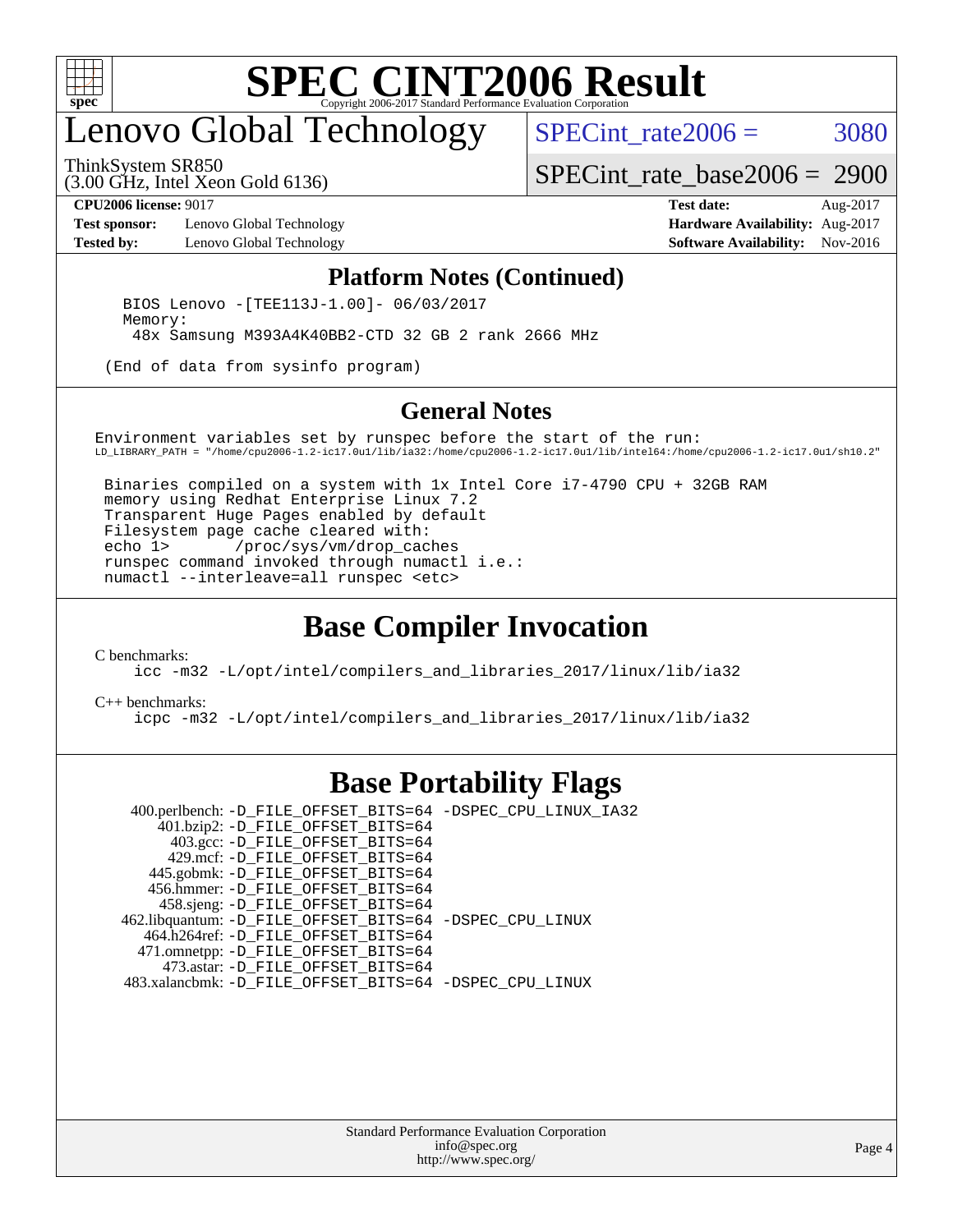![](_page_4_Picture_0.jpeg)

# enovo Global Technology

ThinkSystem SR850

(3.00 GHz, Intel Xeon Gold 6136)

SPECint rate $2006 = 3080$ 

[SPECint\\_rate\\_base2006 =](http://www.spec.org/auto/cpu2006/Docs/result-fields.html#SPECintratebase2006) 2900

**[Test sponsor:](http://www.spec.org/auto/cpu2006/Docs/result-fields.html#Testsponsor)** Lenovo Global Technology **[Hardware Availability:](http://www.spec.org/auto/cpu2006/Docs/result-fields.html#HardwareAvailability)** Aug-2017 **[Tested by:](http://www.spec.org/auto/cpu2006/Docs/result-fields.html#Testedby)** Lenovo Global Technology **[Software Availability:](http://www.spec.org/auto/cpu2006/Docs/result-fields.html#SoftwareAvailability)** Nov-2016

**[CPU2006 license:](http://www.spec.org/auto/cpu2006/Docs/result-fields.html#CPU2006license)** 9017 **[Test date:](http://www.spec.org/auto/cpu2006/Docs/result-fields.html#Testdate)** Aug-2017

### **[Base Optimization Flags](http://www.spec.org/auto/cpu2006/Docs/result-fields.html#BaseOptimizationFlags)**

[C benchmarks](http://www.spec.org/auto/cpu2006/Docs/result-fields.html#Cbenchmarks):

```
-xCORE-AVX512 -ipo -O3 -no-prec-div -qopt-prefetch
-qopt-mem-layout-trans=3
```
[C++ benchmarks:](http://www.spec.org/auto/cpu2006/Docs/result-fields.html#CXXbenchmarks)

[-xCORE-AVX512](http://www.spec.org/cpu2006/results/res2017q4/cpu2006-20170918-49944.flags.html#user_CXXbase_f-xCORE-AVX512) [-ipo](http://www.spec.org/cpu2006/results/res2017q4/cpu2006-20170918-49944.flags.html#user_CXXbase_f-ipo) [-O3](http://www.spec.org/cpu2006/results/res2017q4/cpu2006-20170918-49944.flags.html#user_CXXbase_f-O3) [-no-prec-div](http://www.spec.org/cpu2006/results/res2017q4/cpu2006-20170918-49944.flags.html#user_CXXbase_f-no-prec-div) [-qopt-prefetch](http://www.spec.org/cpu2006/results/res2017q4/cpu2006-20170918-49944.flags.html#user_CXXbase_f-qopt-prefetch) [-qopt-mem-layout-trans=3](http://www.spec.org/cpu2006/results/res2017q4/cpu2006-20170918-49944.flags.html#user_CXXbase_f-qopt-mem-layout-trans_170f5be61cd2cedc9b54468c59262d5d) [-Wl,-z,muldefs](http://www.spec.org/cpu2006/results/res2017q4/cpu2006-20170918-49944.flags.html#user_CXXbase_link_force_multiple1_74079c344b956b9658436fd1b6dd3a8a) [-L/sh10.2 -lsmartheap](http://www.spec.org/cpu2006/results/res2017q4/cpu2006-20170918-49944.flags.html#user_CXXbase_SmartHeap_b831f2d313e2fffa6dfe3f00ffc1f1c0)

### **[Base Other Flags](http://www.spec.org/auto/cpu2006/Docs/result-fields.html#BaseOtherFlags)**

[C benchmarks](http://www.spec.org/auto/cpu2006/Docs/result-fields.html#Cbenchmarks):

403.gcc: [-Dalloca=\\_alloca](http://www.spec.org/cpu2006/results/res2017q4/cpu2006-20170918-49944.flags.html#b403.gcc_baseEXTRA_CFLAGS_Dalloca_be3056838c12de2578596ca5467af7f3)

### **[Peak Compiler Invocation](http://www.spec.org/auto/cpu2006/Docs/result-fields.html#PeakCompilerInvocation)**

[C benchmarks \(except as noted below\)](http://www.spec.org/auto/cpu2006/Docs/result-fields.html#Cbenchmarksexceptasnotedbelow): [icc -m32 -L/opt/intel/compilers\\_and\\_libraries\\_2017/linux/lib/ia32](http://www.spec.org/cpu2006/results/res2017q4/cpu2006-20170918-49944.flags.html#user_CCpeak_intel_icc_c29f3ff5a7ed067b11e4ec10a03f03ae)

400.perlbench: [icc -m64](http://www.spec.org/cpu2006/results/res2017q4/cpu2006-20170918-49944.flags.html#user_peakCCLD400_perlbench_intel_icc_64bit_bda6cc9af1fdbb0edc3795bac97ada53)

401.bzip2: [icc -m64](http://www.spec.org/cpu2006/results/res2017q4/cpu2006-20170918-49944.flags.html#user_peakCCLD401_bzip2_intel_icc_64bit_bda6cc9af1fdbb0edc3795bac97ada53)

456.hmmer: [icc -m64](http://www.spec.org/cpu2006/results/res2017q4/cpu2006-20170918-49944.flags.html#user_peakCCLD456_hmmer_intel_icc_64bit_bda6cc9af1fdbb0edc3795bac97ada53)

458.sjeng: [icc -m64](http://www.spec.org/cpu2006/results/res2017q4/cpu2006-20170918-49944.flags.html#user_peakCCLD458_sjeng_intel_icc_64bit_bda6cc9af1fdbb0edc3795bac97ada53)

[C++ benchmarks:](http://www.spec.org/auto/cpu2006/Docs/result-fields.html#CXXbenchmarks)

[icpc -m32 -L/opt/intel/compilers\\_and\\_libraries\\_2017/linux/lib/ia32](http://www.spec.org/cpu2006/results/res2017q4/cpu2006-20170918-49944.flags.html#user_CXXpeak_intel_icpc_8c35c7808b62dab9ae41a1aa06361b6b)

### **[Peak Portability Flags](http://www.spec.org/auto/cpu2006/Docs/result-fields.html#PeakPortabilityFlags)**

 400.perlbench: [-DSPEC\\_CPU\\_LP64](http://www.spec.org/cpu2006/results/res2017q4/cpu2006-20170918-49944.flags.html#b400.perlbench_peakCPORTABILITY_DSPEC_CPU_LP64) [-DSPEC\\_CPU\\_LINUX\\_X64](http://www.spec.org/cpu2006/results/res2017q4/cpu2006-20170918-49944.flags.html#b400.perlbench_peakCPORTABILITY_DSPEC_CPU_LINUX_X64) 401.bzip2: [-DSPEC\\_CPU\\_LP64](http://www.spec.org/cpu2006/results/res2017q4/cpu2006-20170918-49944.flags.html#suite_peakCPORTABILITY401_bzip2_DSPEC_CPU_LP64) 403.gcc: [-D\\_FILE\\_OFFSET\\_BITS=64](http://www.spec.org/cpu2006/results/res2017q4/cpu2006-20170918-49944.flags.html#user_peakPORTABILITY403_gcc_file_offset_bits_64_438cf9856305ebd76870a2c6dc2689ab) 429.mcf: [-D\\_FILE\\_OFFSET\\_BITS=64](http://www.spec.org/cpu2006/results/res2017q4/cpu2006-20170918-49944.flags.html#user_peakPORTABILITY429_mcf_file_offset_bits_64_438cf9856305ebd76870a2c6dc2689ab) 445.gobmk: [-D\\_FILE\\_OFFSET\\_BITS=64](http://www.spec.org/cpu2006/results/res2017q4/cpu2006-20170918-49944.flags.html#user_peakPORTABILITY445_gobmk_file_offset_bits_64_438cf9856305ebd76870a2c6dc2689ab) 456.hmmer: [-DSPEC\\_CPU\\_LP64](http://www.spec.org/cpu2006/results/res2017q4/cpu2006-20170918-49944.flags.html#suite_peakCPORTABILITY456_hmmer_DSPEC_CPU_LP64) 458.sjeng: [-DSPEC\\_CPU\\_LP64](http://www.spec.org/cpu2006/results/res2017q4/cpu2006-20170918-49944.flags.html#suite_peakCPORTABILITY458_sjeng_DSPEC_CPU_LP64) 462.libquantum: [-D\\_FILE\\_OFFSET\\_BITS=64](http://www.spec.org/cpu2006/results/res2017q4/cpu2006-20170918-49944.flags.html#user_peakPORTABILITY462_libquantum_file_offset_bits_64_438cf9856305ebd76870a2c6dc2689ab) [-DSPEC\\_CPU\\_LINUX](http://www.spec.org/cpu2006/results/res2017q4/cpu2006-20170918-49944.flags.html#b462.libquantum_peakCPORTABILITY_DSPEC_CPU_LINUX) 464.h264ref: [-D\\_FILE\\_OFFSET\\_BITS=64](http://www.spec.org/cpu2006/results/res2017q4/cpu2006-20170918-49944.flags.html#user_peakPORTABILITY464_h264ref_file_offset_bits_64_438cf9856305ebd76870a2c6dc2689ab) 471.omnetpp: [-D\\_FILE\\_OFFSET\\_BITS=64](http://www.spec.org/cpu2006/results/res2017q4/cpu2006-20170918-49944.flags.html#user_peakPORTABILITY471_omnetpp_file_offset_bits_64_438cf9856305ebd76870a2c6dc2689ab) 473.astar: [-D\\_FILE\\_OFFSET\\_BITS=64](http://www.spec.org/cpu2006/results/res2017q4/cpu2006-20170918-49944.flags.html#user_peakPORTABILITY473_astar_file_offset_bits_64_438cf9856305ebd76870a2c6dc2689ab)

Continued on next page

Standard Performance Evaluation Corporation [info@spec.org](mailto:info@spec.org) <http://www.spec.org/>

Page 5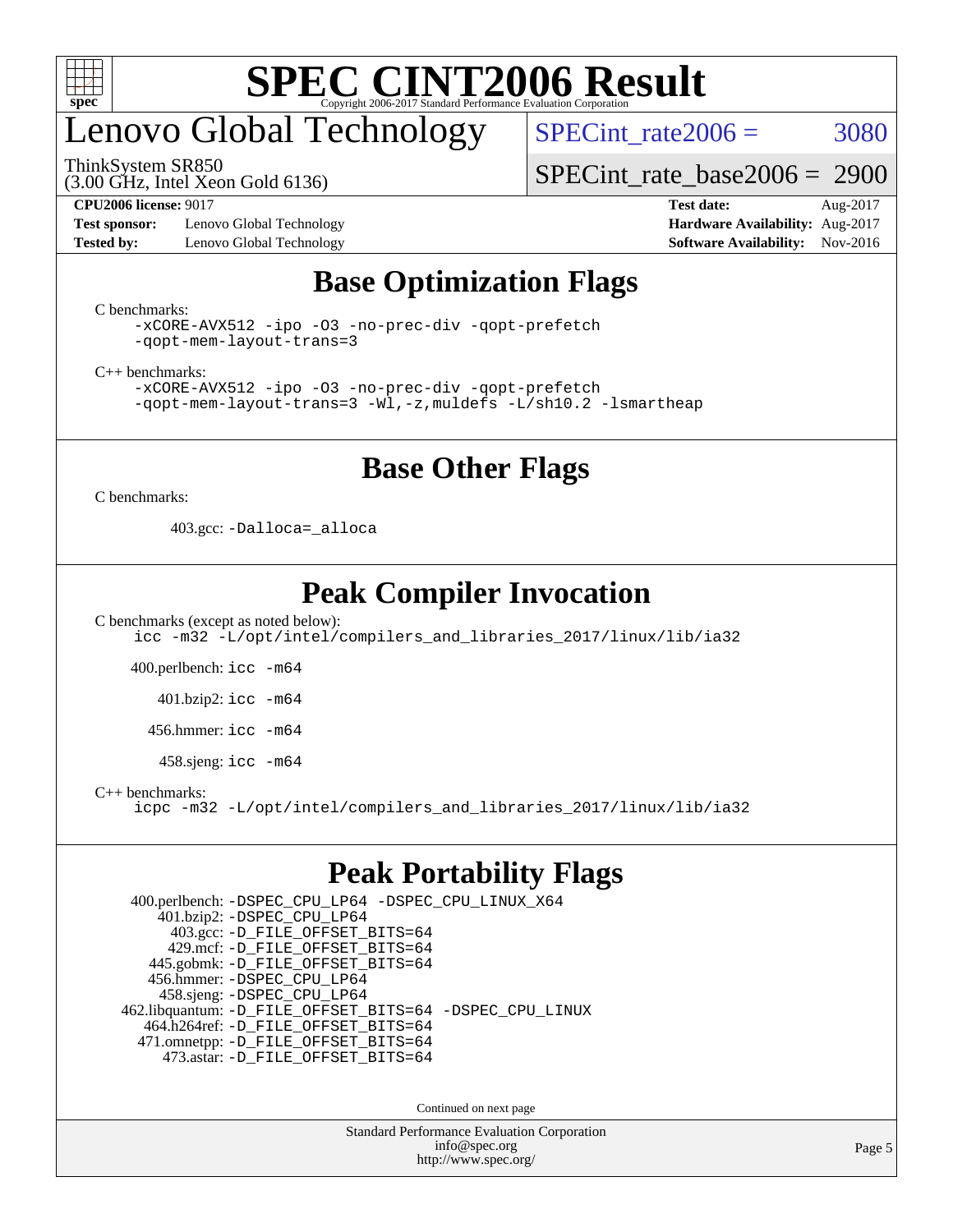![](_page_5_Picture_0.jpeg)

# enovo Global Technology

ThinkSystem SR850

 $SPECTnt_rate2006 = 3080$ 

(3.00 GHz, Intel Xeon Gold 6136)

[SPECint\\_rate\\_base2006 =](http://www.spec.org/auto/cpu2006/Docs/result-fields.html#SPECintratebase2006) 2900

**[Test sponsor:](http://www.spec.org/auto/cpu2006/Docs/result-fields.html#Testsponsor)** Lenovo Global Technology **[Hardware Availability:](http://www.spec.org/auto/cpu2006/Docs/result-fields.html#HardwareAvailability)** Aug-2017 **[Tested by:](http://www.spec.org/auto/cpu2006/Docs/result-fields.html#Testedby)** Lenovo Global Technology **[Software Availability:](http://www.spec.org/auto/cpu2006/Docs/result-fields.html#SoftwareAvailability)** Nov-2016

**[CPU2006 license:](http://www.spec.org/auto/cpu2006/Docs/result-fields.html#CPU2006license)** 9017 **[Test date:](http://www.spec.org/auto/cpu2006/Docs/result-fields.html#Testdate)** Aug-2017

### **[Peak Portability Flags \(Continued\)](http://www.spec.org/auto/cpu2006/Docs/result-fields.html#PeakPortabilityFlags)**

483.xalancbmk: [-D\\_FILE\\_OFFSET\\_BITS=64](http://www.spec.org/cpu2006/results/res2017q4/cpu2006-20170918-49944.flags.html#user_peakPORTABILITY483_xalancbmk_file_offset_bits_64_438cf9856305ebd76870a2c6dc2689ab) [-DSPEC\\_CPU\\_LINUX](http://www.spec.org/cpu2006/results/res2017q4/cpu2006-20170918-49944.flags.html#b483.xalancbmk_peakCXXPORTABILITY_DSPEC_CPU_LINUX)

### **[Peak Optimization Flags](http://www.spec.org/auto/cpu2006/Docs/result-fields.html#PeakOptimizationFlags)**

| C benchmarks:     |                                                                                                                                                                                                                                                                     |
|-------------------|---------------------------------------------------------------------------------------------------------------------------------------------------------------------------------------------------------------------------------------------------------------------|
|                   | 400.perlbench: -prof-gen(pass 1) -prof-use(pass 2) -xCORE-AVX512(pass 2)<br>$-par-num-threads=1(pass 1) -ipo(pass 2) -03(pass 2)$<br>-no-prec-div(pass 2) -auto-ilp32 -qopt-mem-layout-trans=3                                                                      |
|                   | $401 \text{.}$ bzip2: -prof-gen(pass 1) -prof-use(pass 2) -xCORE-AVX512(pass 2)<br>$-par-num-threads=1(pass 1) -ipo(pass 2) -03(pass 2)$<br>-no-prec-div(pass 2) -qopt-prefetch -auto-ilp32<br>-gopt-mem-layout-trans=3                                             |
|                   | 403.gcc: -xCORE-AVX512 -ipo -03 -no-prec-div<br>-gopt-mem-layout-trans=3                                                                                                                                                                                            |
|                   | $429$ .mcf: basepeak = yes                                                                                                                                                                                                                                          |
|                   | 445.gobmk: -prof-gen(pass 1) -prof-use(pass 2) -xCORE-AVX512(pass 2)<br>$-par-num-threads=1(pass 1) -ipo(pass 2) -03(pass 2)$<br>-no-prec-div(pass 2) -qopt-mem-layout-trans=3                                                                                      |
|                   | 456.hmmer: -xCORE-AVX512 -ipo -03 -no-prec-div -unroll2 -auto-ilp32<br>-gopt-mem-layout-trans=3                                                                                                                                                                     |
|                   | 458.sjeng: -prof-gen(pass 1) -prof-use(pass 2) -xCORE-AVX512(pass 2)<br>$-par-num-threads=1(pass 1) -ipo(pass 2) -03(pass 2)$<br>-no-prec-div(pass 2) -unroll4 -auto-ilp32<br>-gopt-mem-layout-trans=3                                                              |
|                   | $462$ .libquantum: basepeak = yes                                                                                                                                                                                                                                   |
|                   | 464.h264ref: -prof-gen(pass 1) -prof-use(pass 2) -xCORE-AVX512(pass 2)<br>$-par-num-threads=1(pass 1) -ipo(pass 2) -03(pass 2)$<br>-no-prec-div(pass 2) -unroll2 -qopt-mem-layout-trans=3                                                                           |
| $C++$ benchmarks: |                                                                                                                                                                                                                                                                     |
|                   | 471.omnetpp: -prof-gen(pass 1) -prof-use(pass 2) -xCORE-AVX512(pass 2)<br>$-par-num-threads=1(pass 1) -ipo(pass 2) -03(pass 2)$<br>-no-prec-div(pass 2)<br>-qopt-ra-region-strategy=block<br>-gopt-mem-layout-trans=3 -Wl,-z, muldefs<br>$-L/\nsh10.2 - lsmartheap$ |
|                   | Continued on next page                                                                                                                                                                                                                                              |
|                   | $\mathbf{r}$ and $\mathbf{r}$<br>$\mathbf{1}$ $\mathbf{1}$ $\mathbf{0}$ $\mathbf{0}$                                                                                                                                                                                |

Standard Performance Evaluation Corporation [info@spec.org](mailto:info@spec.org) <http://www.spec.org/>